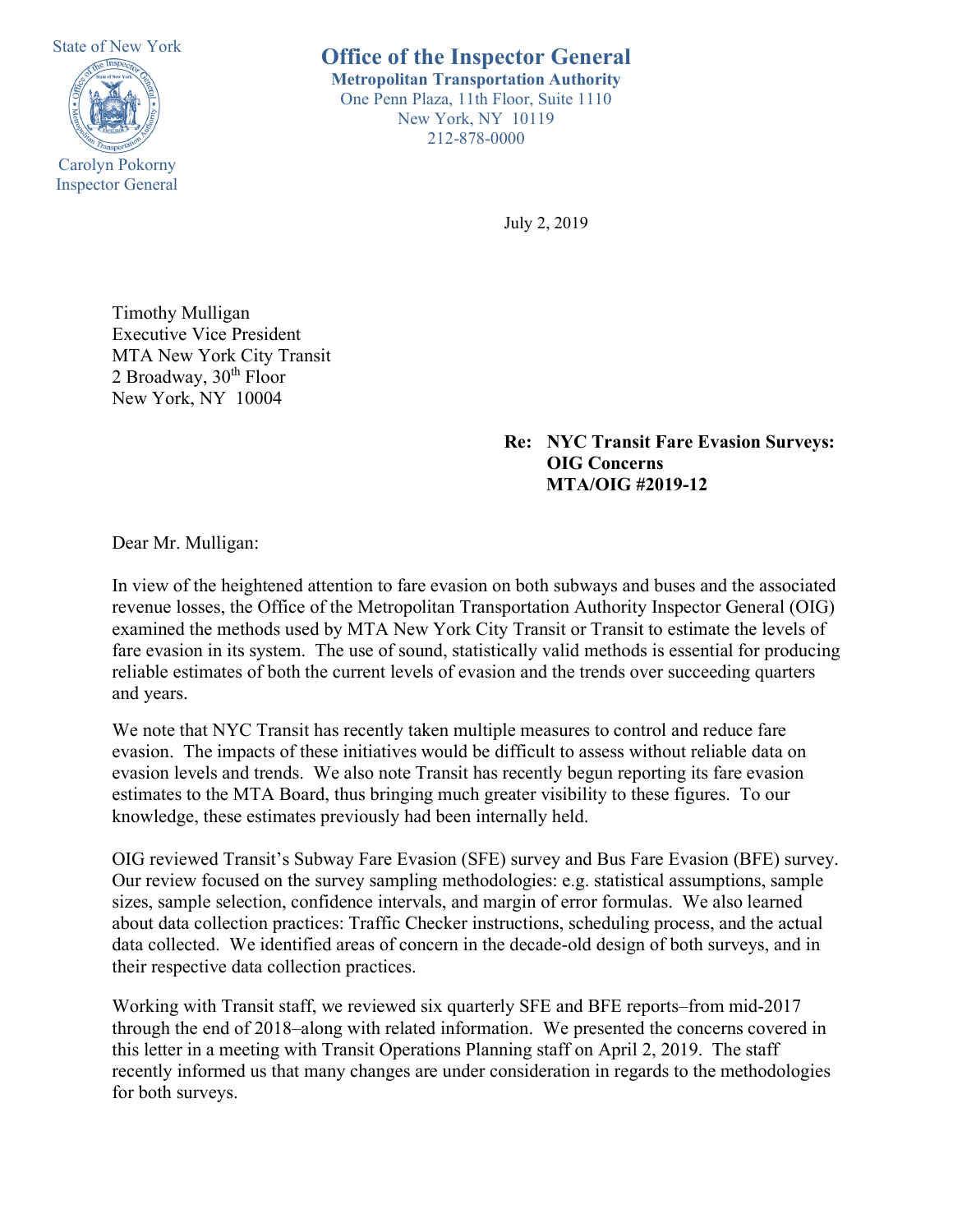As one broad point, we note that the SFE and BFE surveys each require Traffic Checkers to distinguish among numerous categories of system entry. Although some of this detail is useful for management decision-making, both surveys may benefit from simplification to make data collection less burdensome and thereby improve the accuracy of the overall fare evasion estimates.

This letter summarizes our major concerns and questions about each of the surveys that were shared orally with members of NYC Transit Operations Planning earlier this year.

### **BACKGROUND**

Transit's Operations Planning Division (OP) conducts quarterly fare evasion surveys that produce statistical estimates of Bus Fare Evasion and Subway Fare Evasion. The Transit Office of Management and Budget (OMB) distributes these estimates in quarterly reports along with breakdowns by numerous subcategories. The OMB quarterly reports also provide several years of prior survey results along with the percentage point changes for recent periods. For each of the two surveys, Traffic Checkers collect the data using a stratified simple random sample.<sup>[1](#page-1-0)</sup>

As with any statistical survey, the evasion surveys produce results that are only point estimates of the true population values. Of course, for fare evasion the true value is unknowable without doing an impossible 100 percent sample. And even then the results would be subject to data collection errors (non-sampling errors). To address the statistical uncertainty of a sample estimate, statisticians calculate the margin of error, using a formula based on the type of sample, the sample size, and the variability within the survey results. This error margin is then used to provide a confidence interval around the point estimate, usually tied to a 95 percent probability. Critically, a statistically valid margin of error formula is the basis for concluding whether the change from a previous period is statistically significant. In the fourth quarter of 2018, Transit reported that the quarterly subway fare evasion rate of 3.4% had a "standard 95% confidence interval of  $\pm$  1.22%." If the error margin is accurate, this means that the there is a 95 percent chance that the true value actually fell between 2.18% and 4.62%.

We will now discuss the two fare evasion surveys separately, beginning with the subway survey.

### **OBSERVATIONS**

### **The Subway Fare Evasion (SFE) Survey**

The SFE survey began around 2008, after MTA Audit Services found that fare evasion was much higher than the estimates produced at the time by Station Agents (2.1 percent vs. 0.32 percent). OP conducted a pilot study in which auditors measured fare evasion at randomly

<span id="page-1-0"></span> $<sup>1</sup>$  To stratify means to divide the population into subgroups according to characteristic(s) believed significant and/or</sup> for which separate results are desired. Random samples are selected from each subgroup.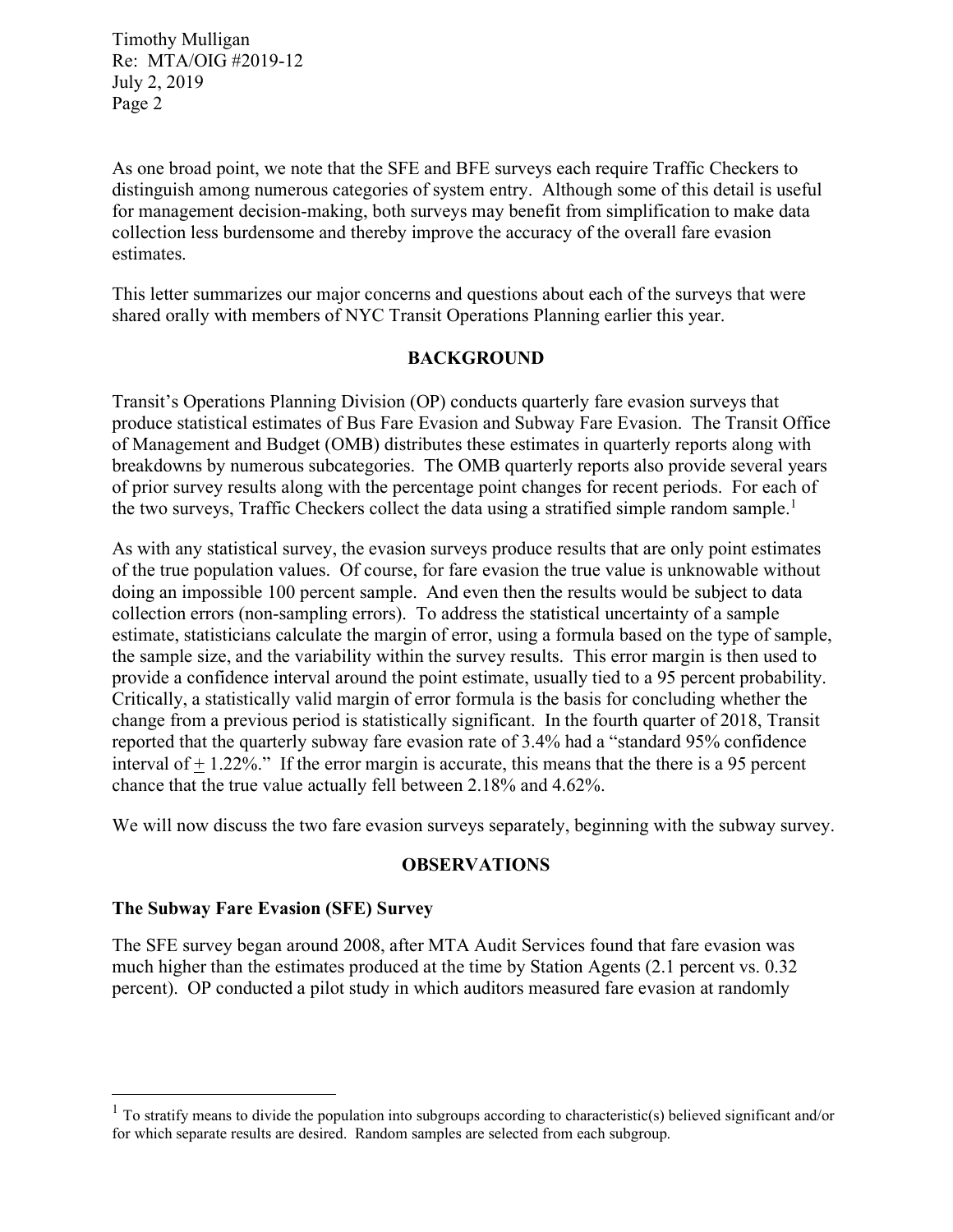selected fare control areas (i.e., contiguous groups of turnstiles/gates within a station).

After analyzing the pilot study results, OP created a methodology for measuring fare evasion with a simple random sample of fare control areas stratified by 20 levels of activity (average ridership across fare control area and hour of day), two median income levels, and three parts of the week (weekday, Saturday and Sunday). Transit staff described the process in a [2](#page-2-0)011 paper.<sup>2</sup> OP later modified the stratification to use 40 levels of activity and the three parts of the week. (The sample is no longer stratified by median income level). OP randomly selects 280 locationtime combinations to survey each quarter. It is important to note that in the six quarters OIG reviewed through the end of 2018, OP completed an average of only about 168 of those surveys (60 percent).

The SFE survey has not had specific, designated Traffic Checkers who perform the work. On a given day, the responsible manager told us he assigns one available Checker from the team of 26 to perform the scheduled SFE surveys. This uniformed Checker monitors sampled fare control areas for 30-minute periods, recording observations on a computer tablet or paper form. The Checker is responsible for accurately tallying 20 types of entry, including:

- Illegal entries (e.g. opportunistic entries through an open exit gate);
- Ouestionable entries (e.g. passengers entering through a gate with questionable agent authorization);
- Legal entries not captured by the automated fare collection (AFC) system (e.g. agentauthorized entry by fare-paying persons with bulk items).

The Checker manager told us that at fare control areas with multiple exit gates, Checkers are instructed to pick one of the gates to observe and to ignore the other gate(s).

One analyst involved in the original survey design suggested that OP saw the project as an internal management tool to get an estimate of the problem, not an official analysis whose results would be formally reported to the MTA Board or considered a robust and reliable estimate of revenue loss. He said OP made some methodological decisions based on practical limitations and available resources, but in hindsight it appears that some of the statistical assumptions about the nature of fare evasion should have been validated more thoroughly. While the initial process may well have been sufficient for the needs of the time, the SFE survey has become a project with larger implications. Moreover, current OP staff "inherited" the sampling methodology and were not fully aware of the rationale behind it.

OIG has a number of questions and concerns about the SFE survey. These are as follows.

<span id="page-2-0"></span><sup>2</sup> AV Reddy, J Kuhls, A Lu. (2011). Measuring and Controlling Subway Fare Evasion. *Transportation Research Record: Journal of the Transportation Research Board*, No. 2216. Transportation Research Board of the National Academies: Washington, D.C. pp. 85–99. [DOI: 10.3141/2216-10.](https://dx.doi.org/10.3141/2216-10)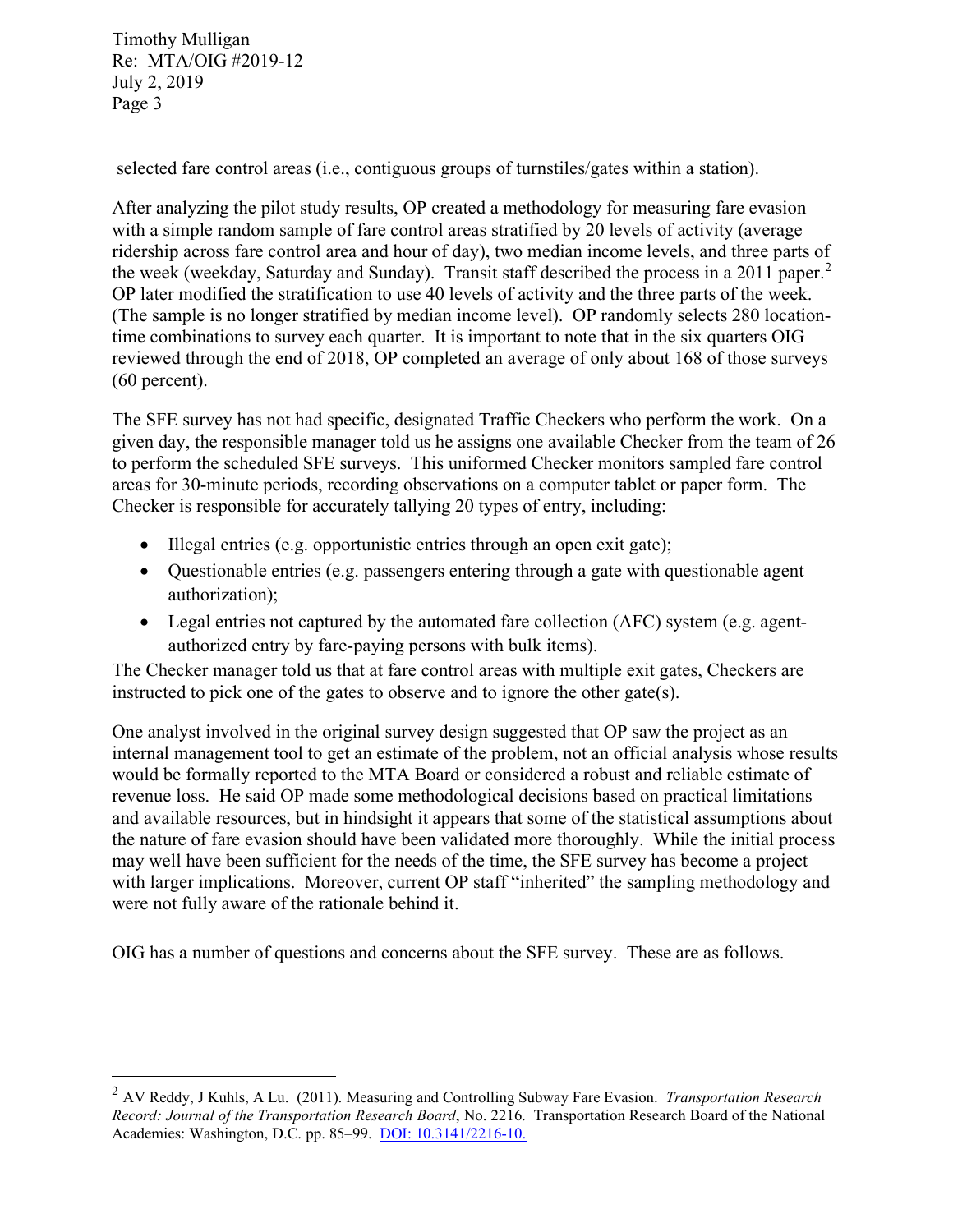### *Concerns About Survey Design:*

- 1. Through the third quarter of 2018, the margin of error cited in OMB's SFE quarterly reports  $(\pm 0.2$  percent) came from the stratified simple random sampling method described in the 2011 methodology paper. This approach viewed fare evasion as a phenomenon represented by a binomial distribution.<sup>[3](#page-3-0)</sup> During our review, OP told us it had recently begun to consider whether it would be more appropriate to assume that the proportion of evaders is *clustered* rather than *uniform*, the latter being an assumption of the binomial distribution. In February 2019, OMB released the 4<sup>th</sup> Quarter 2018 SFE report with new and larger error margins based on a revised formula that is used for clustered sampling methods. However, OP still uses the same simple random sampling method, which may require adjustments to fit the requirements of a clustered sampling method. More review and validation of the sampling method and margin of error formula may be necessary.
- 2. As noted, OP completed only about 60 percent of surveys in the period of our review. In the fourth quarter 2018 Survey, OP completed less than 50 percent.<sup>[4](#page-3-1)</sup> Important questions include: What is the impact of this shortfall on the accuracy of the estimates, and thus their representativeness of the entire population of riders? Also, do the missed surveys bias the results (e.g. by disproportionately occurring in certain areas or times of day)?

### *Concerns about Data Collection Practices:*

- 1. Certain fare control areas have multiple banks of turnstiles and/or visual obstructions that make it difficult to see all gates/turnstiles from any given vantage point. Is it reasonable to expect reliable data from a single Traffic Checker at such complex control areas, especially given the detailed categorization required?
- 2. The instruction to Checkers to watch a single gate in a fare control area with multiple gates would typically lead to undercounting illegal gate entries. This approach appears arbitrary and we also note that the methodology does not include a factor to compensate for this.
- 3. OP has not created a manual with instructions for SFE Traffic Checkers. It seems clear that such an important and relatively complex survey should have a standard set of written instructions for training and reference.

<span id="page-3-1"></span><span id="page-3-0"></span> $3$  A binomial distribution is used to estimate the probable outcomes of a series of events such as coin tosses when each event has two possible outcomes. However, the binomial distribution is based on assumptions--such as the independence of each event--that are questionable when applied to fare evasion. In fact, it appears likely that passenger decisions are not always independent but are subject to influence by the behavior of other passengers. 4 We based these percent-completed figures on the reported *"Total Number of Six Minute Periods Observed,"* dividing by five to estimate the number of 30-minute periods.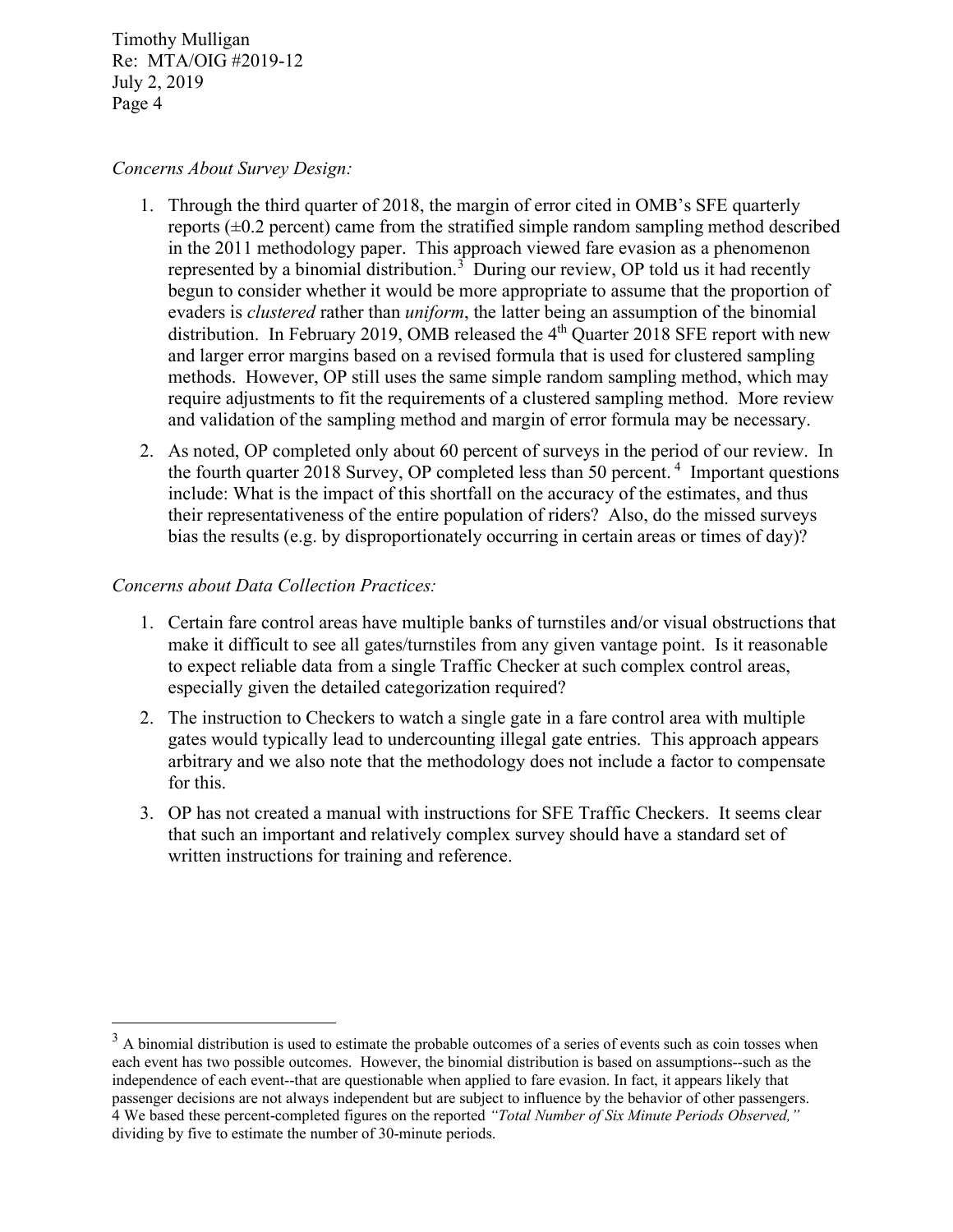- 4. SFE Traffic Checkers are required to wear MTA uniforms (BFE checkers are not.). Has OP analyzed the impact of the presence of uniformed personnel on evasion behavior?<sup>[5](#page-4-0)</sup>
- 5. Currently, SFE Traffic Checkers have limited availability, are shared with other surveys, and often can't be substituted for in their absence. If a Checker leaves the job or is out long-term, his/her position cannot be filled until the following pick. These constraints have a direct impact on the number of checks completed, which affects the sample's statistical validity when applied to the population as a whole.

# **The Bus Fare Evasion (BFE) Survey**

The BFE survey began around 2008, as part of OP's effort to report ridership and daily bus passenger-miles to the Federal Transit Administration (FTA). At the time, NYCT was seeking FTA's approval for a way of estimating bus passenger-miles using AFC data. Because AFC data only captures paying customers, OP designed a survey to estimate what proportion of riders do not interact with the farebox (e.g. fare evaders, children riding free with an adult, uniformed officials using a flash-pass). Using the results of this survey, OP was able to estimate a system-wide fare evasion rate. OP staff described the process in a paper published in 2011.<sup>[6](#page-4-1)</sup>

Around 2011, OP revised the methodology in order to produce borough-level estimates of fare evasion. In its current form, the BFE methodology uses a simple random sample stratified by day type (weekday, Saturday and Sunday) and by borough. Transit's BFE survey covers only Regular Bus Service (RBS), excluding certain types of RBS (e.g. school trips, very late night trips). The survey also excludes Express Bus Service, Select Bus Service (SBS), and MTA Bus. Transit's Eagle Teams have a distinct method for estimating fare evasion on SBS. This Eagle Team effort is separate from the BFE survey.<sup>[7](#page-4-2)</sup> MTA Bus Operations Planning does its own BFE survey for MTA Bus local buses. MTA Bus officials told us they follow Transit's BFE survey procedures.

Traffic Checkers ride on the sampled buses and record each boarding under one of 13 different categories of legal or illegal entries. In addition to three categories of MetroCard/coin payments, legal entries include multiple types of flash passes, badges, and passengers in uniform. Illegal entries include front door evaders, rear door boardings, and multiple types of incomplete payments.

<span id="page-4-0"></span><sup>&</sup>lt;sup>5</sup> In April 2019, OP told us it has a plan to create a separate cadre of Checkers who would work only on fare evasion surveys. OP said this would eliminate the requirement for SFE Checkers to wear uniforms.

<span id="page-4-1"></span><sup>&</sup>lt;sup>6</sup> A Lu, A Reddy. (2011). Algorithm to Measure Daily Bus Passenger Miles Using Electronic Farebox Data for National Transit Database Section 15 Reporting. *Transportation Research Record: Journal of the Transportation Research Board*, No. 2216. Transportation Research Board of the National Academies: Washington, D.C. pp. 19– 32. [DOI: 10.3141/2216-03.](https://doi.org/10.3141/2216-03)

<span id="page-4-2"></span><sup>7</sup> For the first time, OMB's BFE report for the 4<sup>th</sup> quarter of 2018 included a separate line for the Eagle Team's SBS evasion estimate as well as merged figures for RBS and SBS.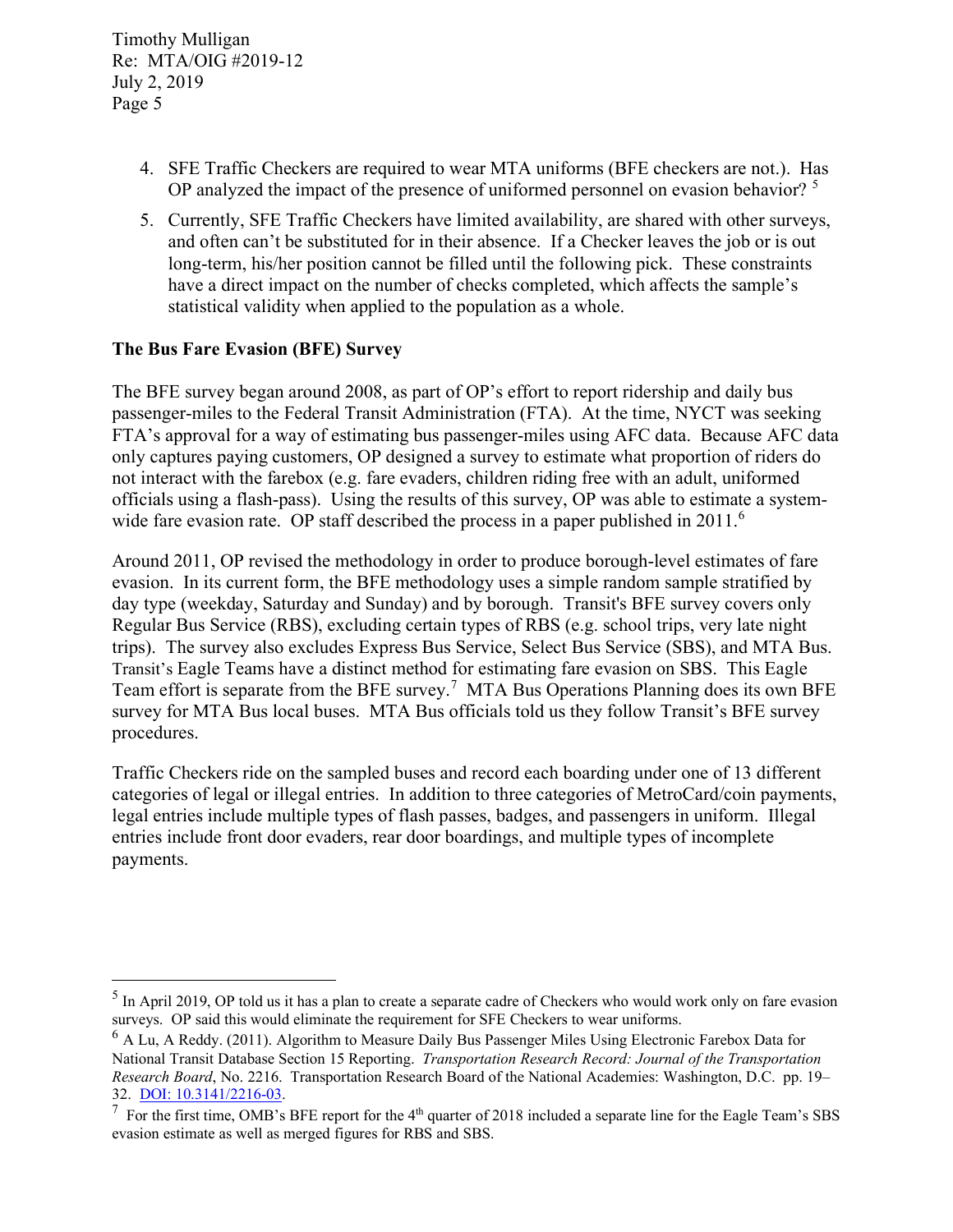At the beginning of each Bus Operator pick, OP selects a random sample of bus trips to survey. Because calendar quarters do not usually align with the periods of Bus Operator picks, OP aggregates surveys from multiple picks to produce quarterly estimates of fare evasion. OP says the sample it draws is about double what it needs to produce a statistically valid estimate. The methodology for determining the sample size in each pick has undergone changes during the time of our review.

Again, OIG has a number of questions and concerns to raise about the BFE survey. These are described below.

### *Concerns About Survey Design:*

- 1. The sample selection is not fully random because, for practical reasons, each sampled trip is paired with a return trip on the same route. Also, the sample is built around Bus Operator picks, which do not correspond to the quarterly reporting period. The results from one quarter, therefore, actually include observations from two or three different random samples. OP should assess what implications these factors have on the margin of error.
- 2. OP told us that it completed 321 samples in the 4th Quarter 2018. In quarters when OP does not complete its full sample, is there statistical bias (day of the week, time, geography, etc.) in which surveys are omitted? Such bias would affect the sample's representativeness of the full population of riders.
- 3. The margin of error calculation (used for many years to determine the target sample size) assumed that fare evasion events are independent and identically distributed within each stratum, e.g. the method implicitly assumed that all weekday trips in Manhattan have the same evasion rate regardless of route or time of day. This assumption seems questionable given that, empirically, certain routes are known to have significantly more fare evasion than others within the same borough and day of week. This may have led OP to draw an insufficient number of samples and/or overstate the accuracy of the estimates. OP recently changed the BFE's margin of error formula to follow the SFE group's new cluster formula described above. Is the new margin of error formula now compatible with the longstanding approach to sampling and data collection, which OP has not revised? More review and validation of the sampling method and margin of error formula may be necessary.
- 4. In order to determine how many bus trips must be surveyed to obtain the target number of boardings, OP uses estimates of the average number of passengers per bus trip ("load factor") in each borough. However, OP does not calculate separate load factors for weekday/Saturday/Sunday, even though the 15 strata are so differentiated. Furthermore, OP bases the load factors on results from past BFE surveys, which represent a relatively small number of trips. Has OP considered calculating load factors with AFC data covering all bus trips in a given stratum (adjusted for average fare evasion)?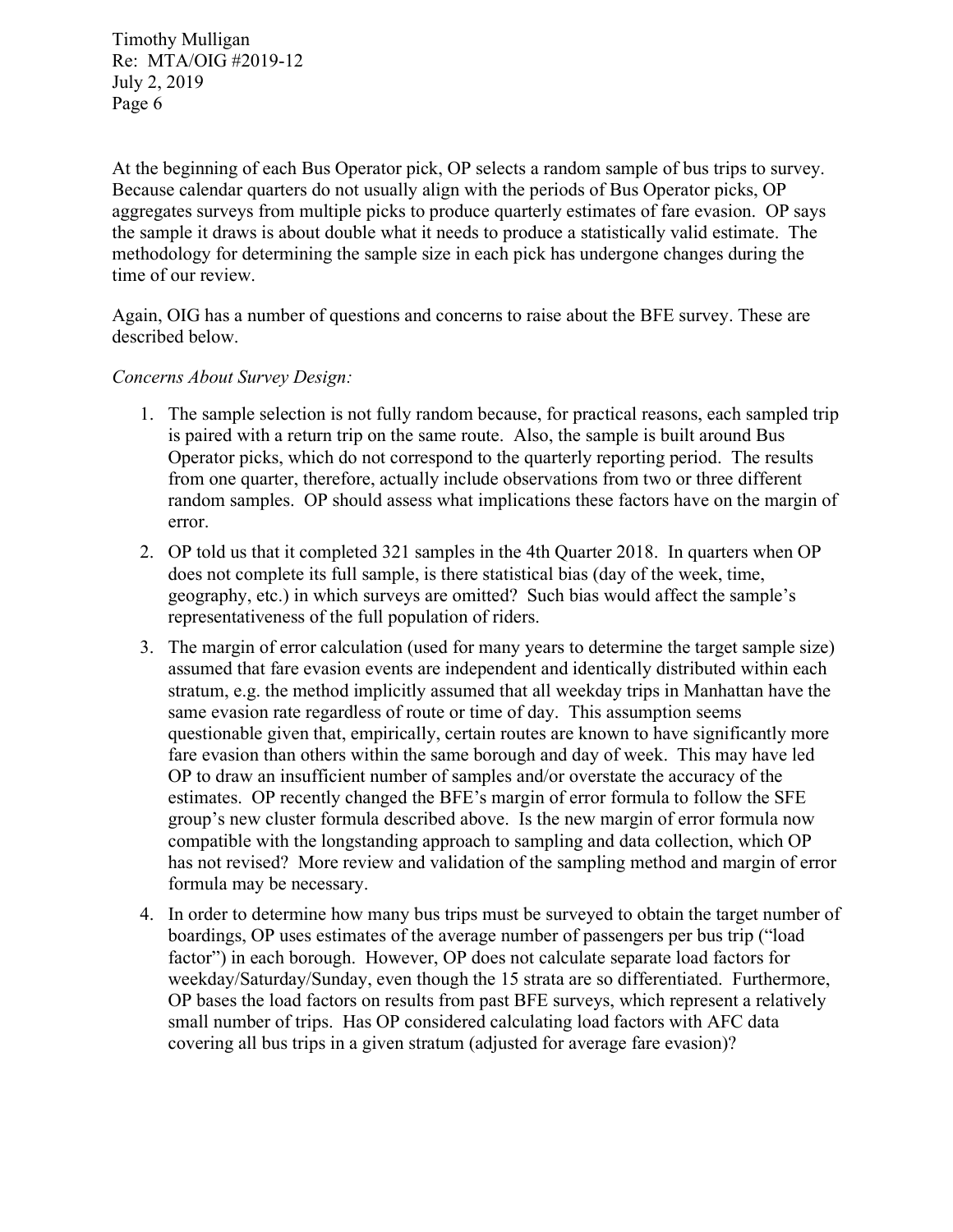> 5. Express bus service is not covered by any of the fare evasion surveys. OP excluded express bus routes from the BFE survey in 2014 (because express bus fare evasion had been relatively low) but OMB did not footnote the change or adjust the prior-year estimates shown in the subsequent quarterly reports.

## *Concerns about Data Collection Practices:*

- 1. Traffic Checker availability issues make it difficult to cover all sampled trips: OP has only six dedicated BFE Checkers, whose shifts can only include only one weekend day. OP expects around 20 percent Checker unavailability. If a Checker leaves or is out for a prolonged period, her/his position cannot be filled until the following pick. At the end of the last 2018 pick, only four BFE Checkers remained out of the six. The Checkers' schedules also prevent sampling any bus trips occurring very late at night.
- 2. Can one Checker accurately monitor all-door evasion, especially on more crowded buses, and given the detailed categorization required? OP acknowledged that it can be difficult to monitor both front and rear doors, and three-door articulated buses are particularly challenging. In some situations, it can be hard for a Checker to hear the distinct tone the farebox produces to indicate an invalid MetroCard or incomplete fare payment. In addition, "short drops" (the payment of less than full fare) can be hard to detect because the Operator does not always press the reset button.

### **Question Raised by Operation Planning**

An OP manager raised the concern that methodological changes to the surveys might make new results not comparable to past estimates. He said this could pose difficulties when there is so much focus on the trends and how they relate to changes in enforcement and other new strategies. Other OP staff responded that methodological changes might primarily affect the error margins, and the new methods could still produce point estimates that are generally comparable to past results. OIG believes that if Transit makes sampling and data collection changes that substantially affect the point estimates, it would still be beneficial to have more accurate results. In any case, future reports could reference the changes, and in the long run it would be preferable to have more confidence in the reported trends.

To that end, we encourage MTA New York City Transit to undertake a thorough review of the survey design methodologies and data collection practices used in its bus and subway fare evasion surveys and revise them as necessary to provide reliable estimates and trends. Such a review may require appropriate consultant resources due to its complexity, but the need to have confidence in fare evasion statistics is critical.